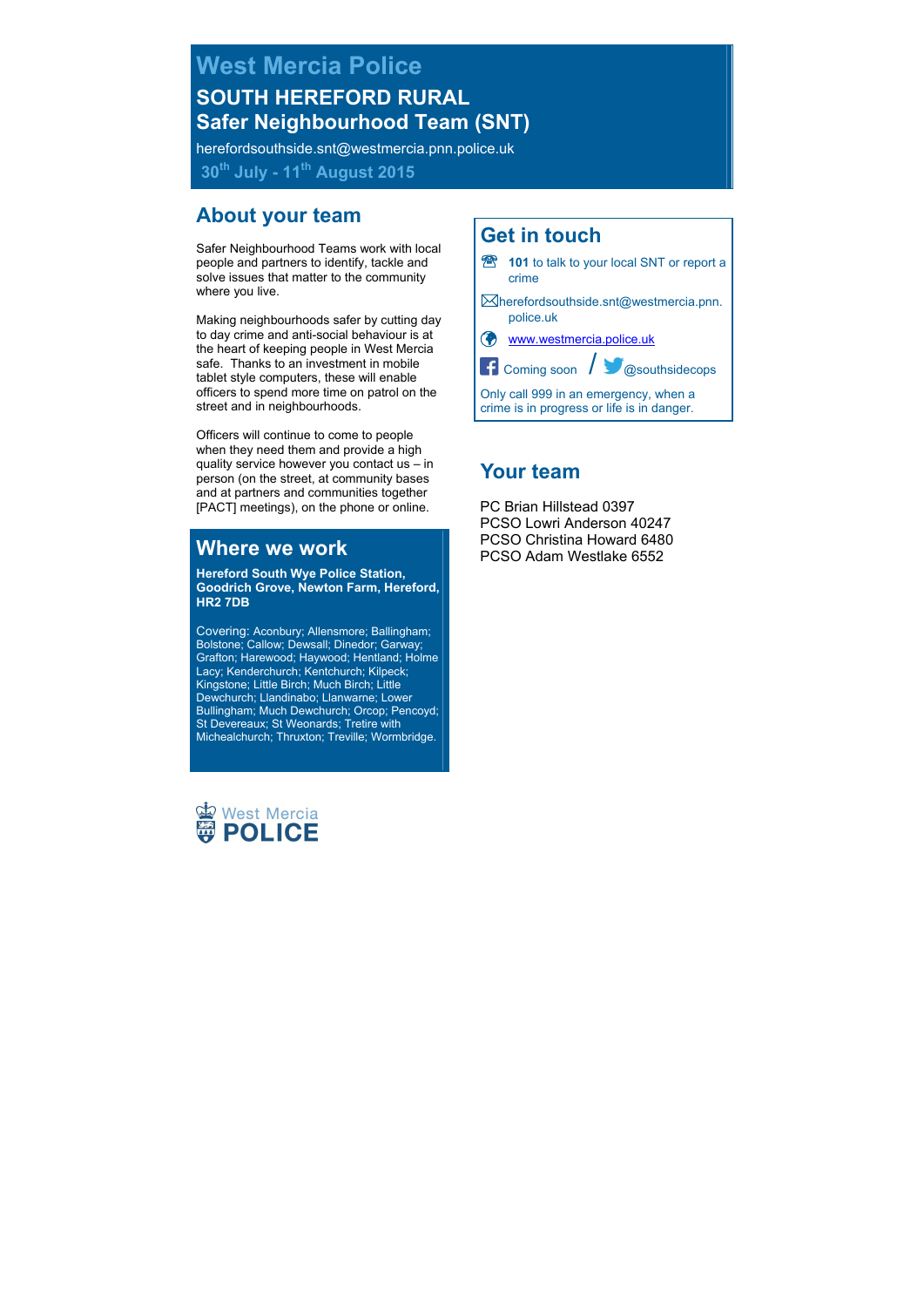The West Mercia Police area and especially South Herefordshire remains low crime. That said a number of incidents have occurred and I would ask you to have a look at these to see if you could help with any information which may assist us in bringing the offenders to justice. Let me know if you need any crime prevention advice.

For daily updates on incidents in your area register for our Dotmailer service via www.westmercia.police.ul

Should you wish to review crime and anti-social behaviour trends in your area over a longer period this can be done by visiting www.police.uk

#### **Allensmore**

Incident 0113S 110815. On  $8<sup>th</sup>$  August at 11:30hrs a white transit/luton style van with a sloping high roof, drove into Allensmore nurseries and stole a power washer.

#### **Kivernoll**

Incident 0140s 100815. On 8<sup>th</sup> August at 20:39hrs two persons have accessed Vinco Sales Ltd with bolt cutters and cut the locks off a couple of containers and trailers. Nothing was stolen.

Incident 0181s 080815. On  $7<sup>th</sup>$  August at 22:10hrs a white transit with two persons in entered Vinco Sales Ltd with bolt cutters and broke into three containers; something was stolen from one of the containers.

**If you have any information regarding any of the above you can contact Hereford Police on 101, in an emergency please dial 999. Please be aware that any information provided within this letter is to inform you of incidents of note and to request possible assistance. We do not want to worry you in anyway. Any incidents stated are infrequent and spread about a wide area. Herefordshire is a safe place to live!**

**\_\_\_\_\_\_\_\_\_\_\_\_\_\_\_\_\_\_\_\_\_\_\_\_\_\_\_\_\_\_\_\_\_\_\_\_\_\_\_\_\_\_\_\_\_\_\_\_\_\_\_\_\_\_\_\_\_\_\_\_\_\_\_\_\_\_\_\_\_\_\_\_\_\_\_\_**

## **\_\_\_\_\_\_\_\_\_\_\_\_\_\_\_\_\_\_\_\_\_\_\_\_\_\_\_\_\_\_\_\_\_\_\_\_\_\_\_\_\_\_\_\_\_\_\_\_\_\_\_\_\_\_\_\_\_\_\_\_\_\_\_\_\_\_\_\_\_\_\_\_\_\_\_\_ Rental Fraud: Targetting Empty Properties - Alert**

This is a message sent via The Neighbourhood & Home Watch Network (England & Wales). This information has been sent on behalf of Action Fraud (National Fraud Intelligence Bureau)

## Action Fraud (Action Fraud, Administrator, National)

The National Fraud Intelligence Bureau (NFIB) has received several reports of rental fraud whereby empty premises are being targeted and the locks are being changed for the purpose of adding legitimacy to a rental fraud.

The suspect(s) will find and enter an empty property for the purposes of changing the locks and then advertising it on online platforms, such as Gumtree, as a rental property. The suspect(s) then invite interested victims to visit the property for a viewing. Those victims which are interested in renting the property are then requested to pay a deposit and/or rent upfront in cash.

In some instances the victims have moved into the property only to be evicted by the real property owner, or have found that the locks have been changed, once they have received the keys. There are several instances where this fraud has left victims homeless.

Property Owners: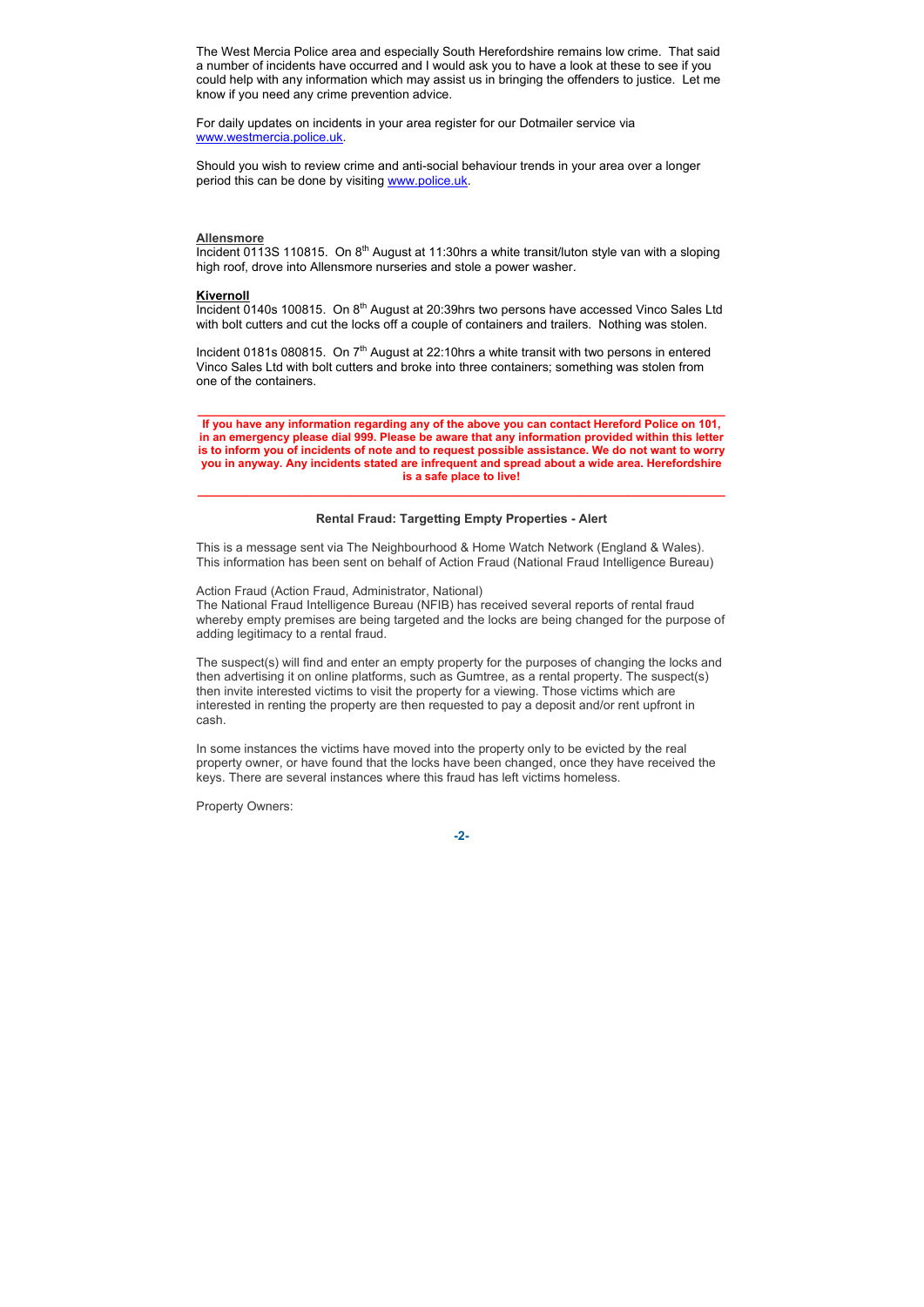• If you or someone you know currently has an empty property, encourage them to visit the property regularly to make sure that the locks have not been changed and no damage has occurred.

Prevention Advice:

• Avoid communication with only email or mobile phone, request to see the property owner and ask for valid ID. You can also check ownership of the property using the Land Registry. • The landlord will carry out their own due diligence and should request all of your details, references and proof that you will be able to afford to rent the property. Make sure that these

checks are completed prior to paying a deposit / rent.

• Always view the property and the tenancy agreement before paying any upfront costs.

If you, or anyone you know, have been affected by this fraud or any other scam, report it to Action Fraud by calling 0300 123 2040 or visiting www.actionfraud.police.uk

## \_\_\_\_\_\_\_\_\_\_\_\_\_\_\_\_\_\_\_\_\_\_\_\_\_\_\_\_\_\_\_\_\_\_\_\_\_\_\_\_\_\_\_\_\_\_\_\_\_\_ **Shed Security**

We have had a number of reports recently of garden sheds being targeted and there are several precautions that you can take to protect your property.

Try to avoid leaving expensive equipment like garden tools, mowers, mountain bikes and power tools in your shed. If you have to then it is worth considering the below.

\* Keep your shed in good condition \* Fit a closed shackle padlock to the door \* Fittings should be bolted through the door and any screws concealed \* Fit grilles or mesh to the windows \* Invest in an alarm

## Make sure:

Large items such as bikes are chained together. It is much more difficult to a thief to carry away a lot of large heavy items all at once.

Ladders are locked to a secure fixture in the shed or garage so they cannot be used to reach top floor windows of your house.

## $\_$  , and the set of the set of the set of the set of the set of the set of the set of the set of the set of the set of the set of the set of the set of the set of the set of the set of the set of the set of the set of th **Top tips for a safer Garden**

\* Gates fences and walls should be kept in good repair to stop intruders getting in. \* Grow prickly plants close to vulnerable areas such as windows, fences, boundary walls and drainpipes – examples include Berberis, Pyracantha and Holly.

\* Don't leave ladders and tools lying around in your garden – these could be used to break into your home.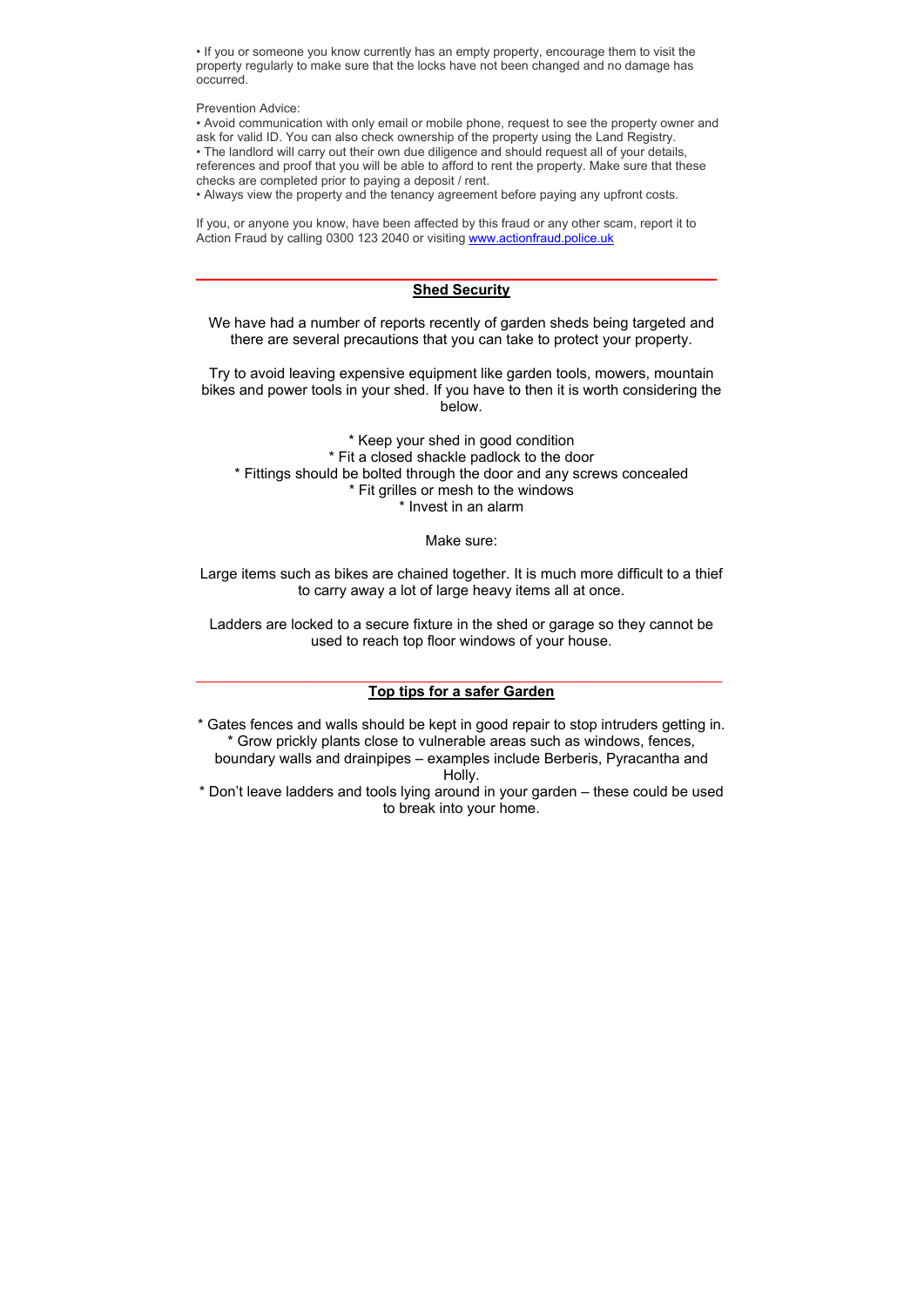## \* Mark your garden tools with your postcode. \* If you have nowhere else to store valuable equipment, take measures to secure your shed.

## $\_$  , and the set of the set of the set of the set of the set of the set of the set of the set of the set of the set of the set of the set of the set of the set of the set of the set of the set of the set of the set of th **Horse watch**

This is a Watch Scheme for horse owners to join. There is no website at present but there is a Facebook page.  $\overline{a}$  , and the state of the state of the state of the state of the state of the state of the state of the state of the state of the state of the state of the state of the state of the state of the state of the state o

# **Anti-Social Behaviour**

A quick quide as to what it is...

### **Anti-social behaviour means "any behaviour from any person that causes another person harassment alarm or distress". This means hurting or upsetting someone.**

Now we are in to the summer holidays, this is where we tend to see a few more cases of ASB (Anti Social Behaviour), although, ASB is **NOT** just caused by young people! ASB covers many different types of behaviour, some which you might find is a part of your daily life without even realising the effects it can have on others and the consequences you can face.

Types of anti-social behaviour include:

- Graffiti and vandalism
- Littering or dumping rubbish
- Misuse of fireworks including using them late at night
- Shouting or noisy behaviour in places where this might be annoying or upsetting (e.g. outside someone's house)
- Using rude, abusive or insulting language
- Threatening behaviour or bullying including on the internet or via mobile phones
- Uncontrolled or dangerous dogs
- Assaulting someone or threatening them
- Stealing
- Joyriding or using vehicles in an anti-social manner (for example noisy radios, wheel spinning)
- Drinking alcohol in the street
- Rowdy drunken behaviour in the street.

Some antisocial behaviour, are crimes and punishable by the law. Each case will be treated individually. Anti-social behaviour is widespread and takes many forms. The Police and Council work together in partnership, identifying and then trying to resolve these issues.

\_\_\_\_\_\_\_\_\_\_\_\_\_\_\_\_\_\_\_\_\_\_\_\_\_\_\_\_\_\_\_\_\_\_\_\_\_\_\_\_\_\_\_\_\_\_\_\_\_\_